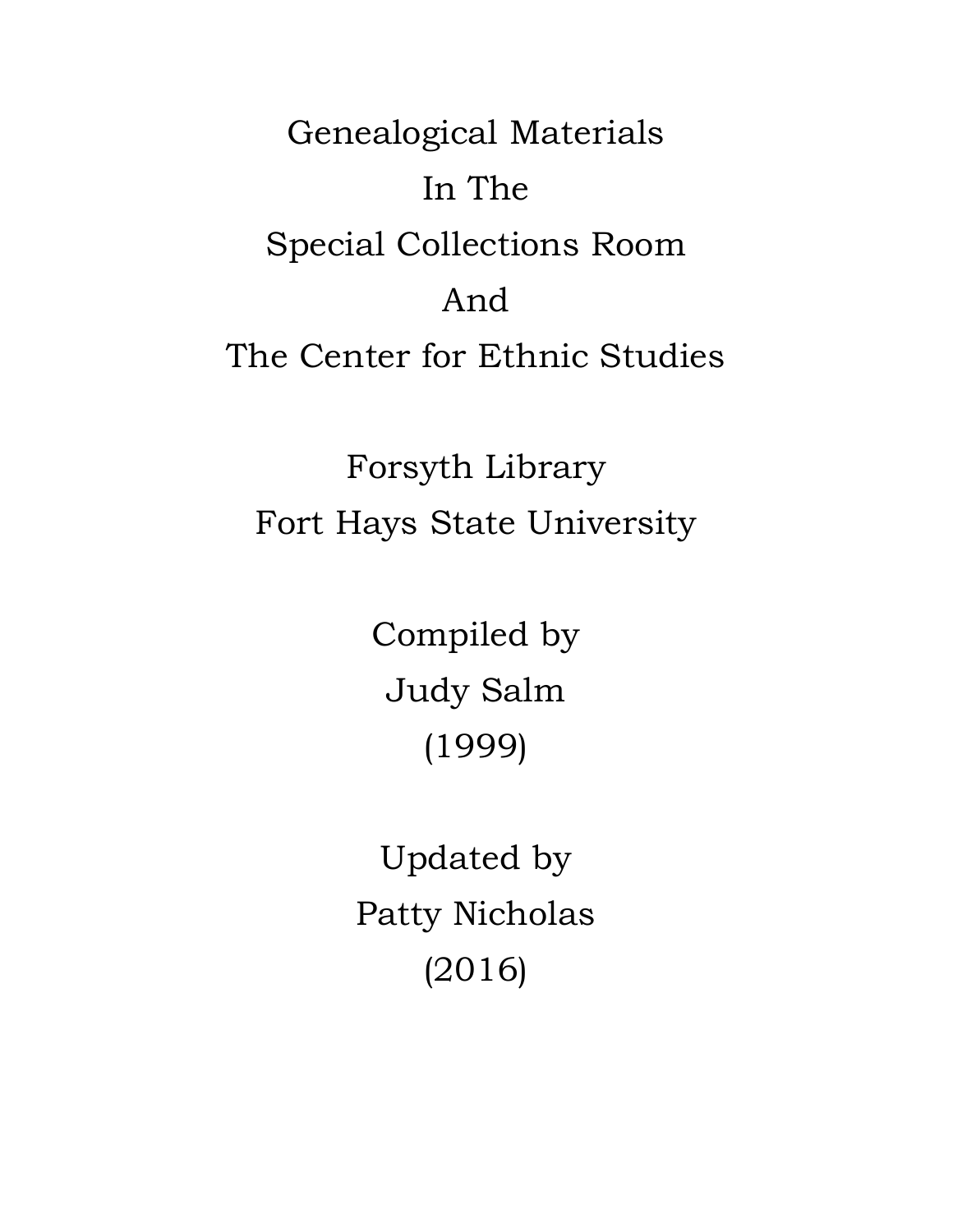### **Biographies**

At Home in Ellis County, Kansas, 1867-1992. Hays, KS: History Book Committee, Ellis County Historical Society, 1991. / **Western** F687 .E3 A87 1991 c.2 and **Ethnic** F687 .E3 A87 1991

## **Census Records**

- Kansas. State Board of Agriculture. Decennial Census. Kansas 1865-1925. Topeka, KS: Kansas State Historical Society. / Microfilm area of the library in the basement: **MF** K C 39.3
- United States. Census Office. Population Schedules... Washington, D.C.: Census Office. / Microfilm area of the library in the basement: **MF** GS 4.44 44

### **Centennial and Bicentennials**

- Allen, Martin. A Brief Historical Sketch of Ellis County: Up to the Close of the Centennial Year. S.l.: s.n., n.d. / Locked case in Archives Room - **Western** F687 .E3 A45
- First Presbyterian Church. Centennial Yearbook, 1873-1973. Hays, KS: s.n., 1975. / **Western** BX9211 .H39 F57 1975
- First United Methodist Church. First United Methodist Church, Hays, Kansas. Hays, KS: s.n., 1973. / **Western** BX8249 .H39 F57 1973
- The First United Methodist Church, Hays, Kansas. 1973. S.l.: s.n., 1973. Genealogy 287.678119 F525
- Hays Wheat Festival, Inc. Celebrating the Kansas Centennial 1854-1954: Hays Wheat Festival August 8-14, 1954. Hays, KS: 1954. / Locked case in Archives Room - **Western** F689 .H397 H398 1954
- Winter, Maureen. Indians to Industry: A History of Hays and Ellis County Prepared for the Celebration of the 1967 Centennial. Ellis, KS: Ellis County Star, 1967. / Locked case in Archives Room - **Western** F687 .E3 W56 1967 and **Genealogy** 978.1 W786i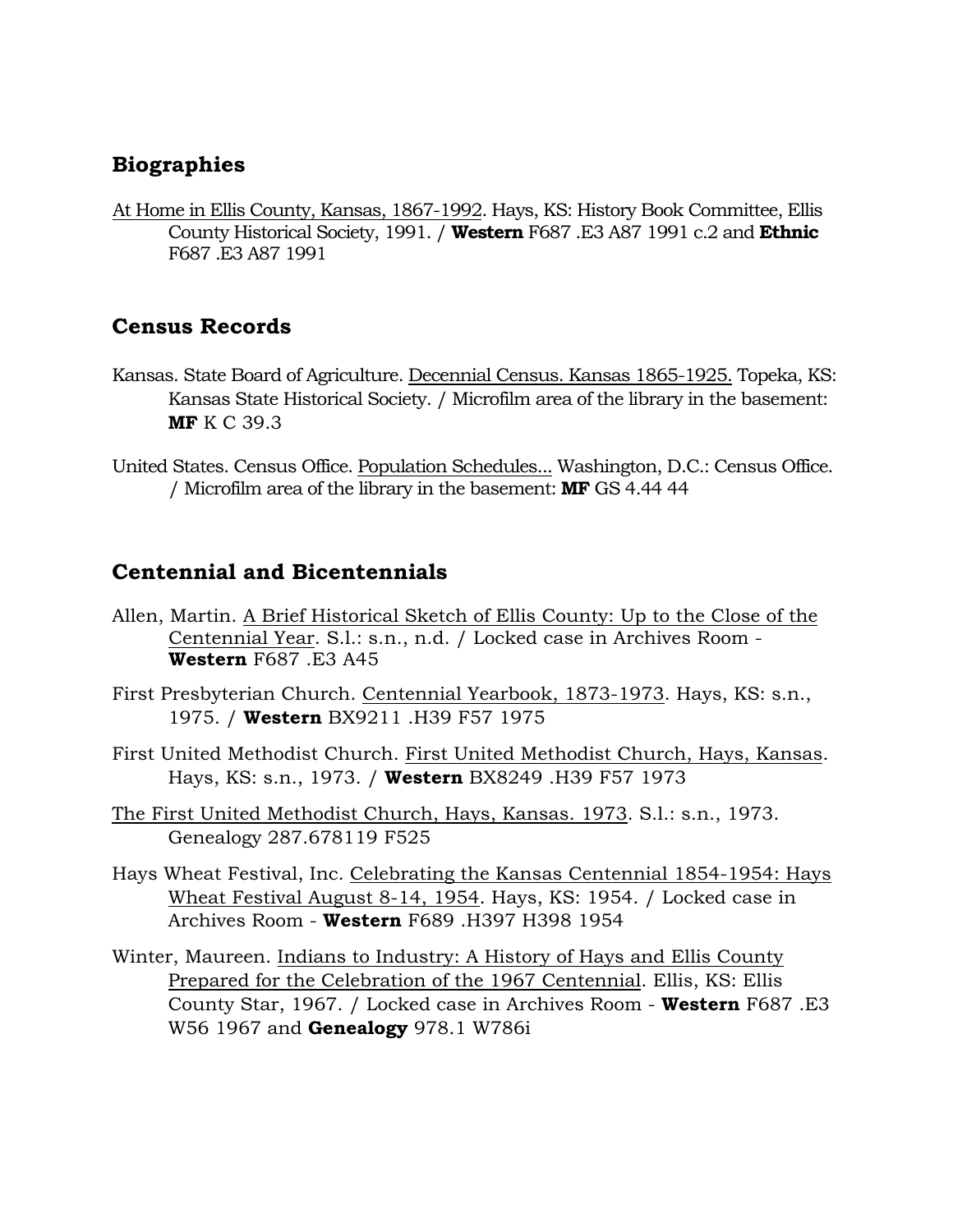### **Church Records**

- Langley, Eileen E. Abstract of Funeral Records of Niesley's Funeral Service, Ellis, Kansas. S.l.: E.E. Langley, 1983. / **Genealogy** 929.378119 L283af 1983 and **Western** F689 .E4 L366 1983
- Langley, Eileen E. Alphabetical Index to the 1967-1968 Canvas of the Following Cemeteries in Ellis County, Kansas: Mt. Hope Cemetery, Ellis, Kansas; St. Mary's Catholic Cemetery, Ellis, Kansas; St. John's Lutheran Cemetery, Ellis, Kansas; Old English Cemetery, Victoria, Kansas; St. Fidelis Catholic Cemetery, Victoria, Kansas; St. Boniface Catholic Cemetery, Vincent, Kansas. Ellis, KS: E.E. Langley, 1983. / **Genealogy** 929.50978119 L283a 1983 and **Western** F687 .E3 L362 1983
- Langley, Eileen E. Cemetery Canvas as of April 15. 1986: Hyacinth Catholic Cemetery, Eight Miles North and Three Miles West of Hays, Kansas, Ellis County. Kansas: s.n., 1986. / **Genealogy** 929.50978119 L283c 1986
- Langley, Eileen E. Index of Obituaries, 1891-1990: The Ellis Review-Headlight and The Ellis Review, Ellis, Kansas 67637. Ellis, KS: The Library, 1991. **Genealogy** 929.378119 L283i 1991 and **Ethnic** F689 .E4 1991

## **Church Related Information**

- Blanshard, Paul. Parochial Public Schools: Kansas Model. S.l.: s.n., 1960. **Western** LC113 .H39 B53 1960
- Chaffee, Margaret S. A Short History of the Episcopal Church of Ellis County. Kansas. S.l.: s.n., 1973. / **Western** BX5917 .K3 C48 1973 and **Genealogy** 283.78119 433s
- Christ Lutheran Church: Ellis, Kansas. Ellis, KS: Christ Lutheran Church, 1985. / **Genealogy** 284.178119 C554
- A Double Jubilee Celebration: Bishop Firman Schmidt O.F.M. Cap. Professed Vows 1941 + Ordained Bishop 1965. S.l.: s.n., 1991. / **Western** BX4705 .S365 D68 1991 and **Ethnic** Vfile Dr 1 Sec 3 Item 3
- Dreiling, B.M. Golden Jubilee of the German-Russian Settlements of Ellis and Rush Counties, Kansas, August 31, September 1 and 2, 1926. Hays, KS: Ellis County News, 1926 / **Genealogy** 978.1 D779g; **Ethnic** F687 .E3 D72 1926; **Western** F687 .E3 D72 1926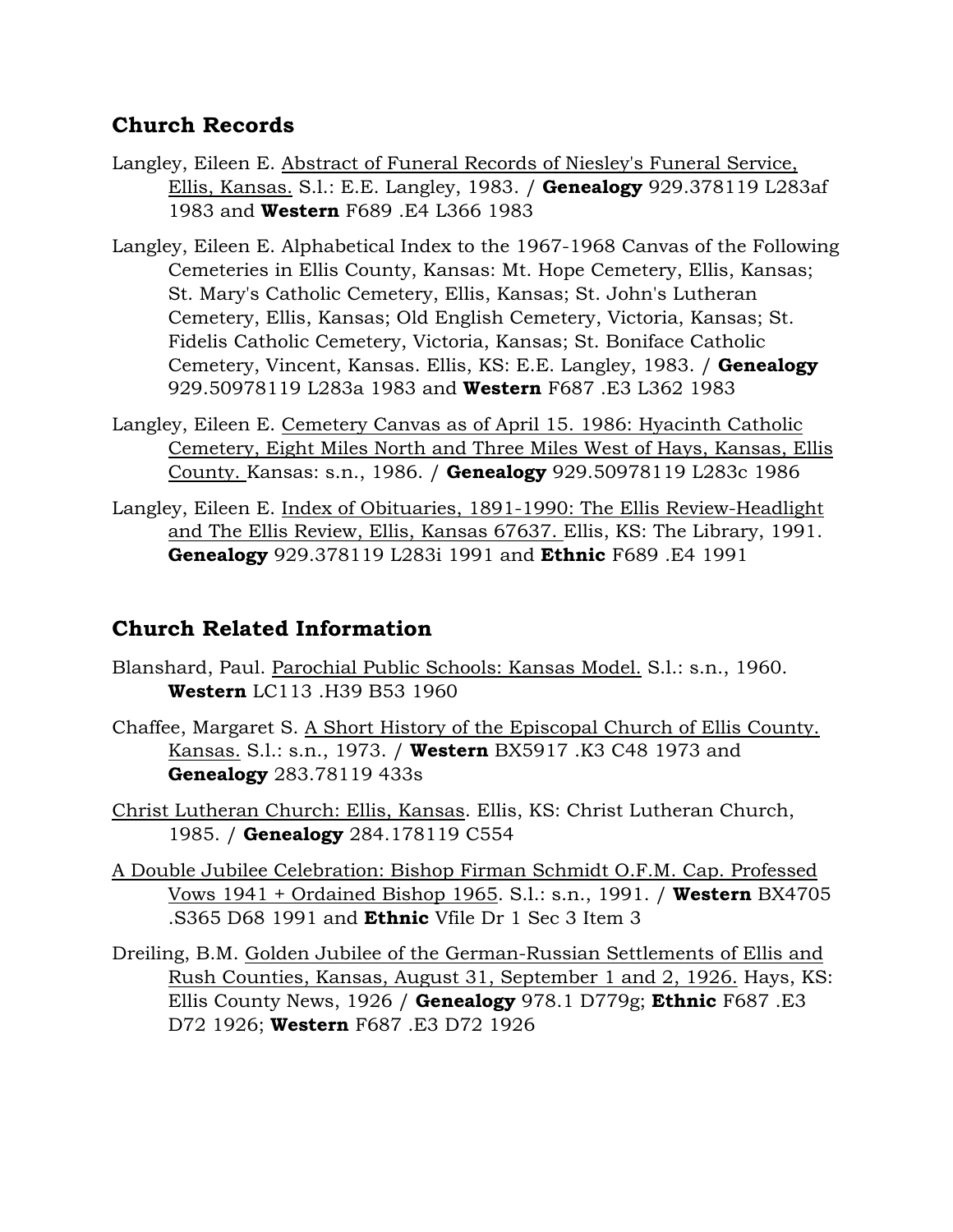Ellingson, Irmgard Hein. The Bukovina Germans in Kansas: A 200 Year History of the Lutheran Swabians. Hays, KS: Fort Hays State University, c1987. **Western** F687 .E3 E442 1987; **Genealogy** 978.119 E46b; **General Collection** F687 .E3 E442 1987 and **Ethnic** F687 .E3 E442 1987

- First Baptist Church. The First Baptist Church, Hays, Kansas: Centennial Yearbook, 1883-1983. Hays, KS: First Baptist Church, 1983. / **Western** BX6480 .H39 F57 1983
- First Baptist Church. Historical Sketch of the First Baptist Church: 75 Years in Hays, Kansas. Hays, KS?: s.n., 1958. / Vertical File in Special Collections Room - **Western** BX6249 .H39 F573 1958
- First Baptist Church. Souvenir Program, 50th Anniversary, May 5-7, 1933. Hays, KS?: s.n., 1933. / Vertical File in Special Collections Room - **Western** BX6249 .H39 F575 1933
- First Baptist Church. Souvenir Program, Seventieth Anniversary (1883-1953). Hays, KS?: s.n., 1953. / Vertical File in Special Collections Room - **Western** BX6259 .H39 F577 1953
- First Presbyterian Church. Centennial Yearbook, 1873-1973. Hays, KS?: s.n., 1975. **Western** BX9211 .H39 F57 1975
- First Presbyterian Church, Hays, Kansas, Women's Missionary Society. Organization, Constitution, Minutes: Dec. 1, 1888-Jan. 28, 1896. S.l.: s.n., 1888-1896. / Locked case in Archives Room - **Western** BX9211 .H39 F575 1888
- First Presbyterian Church. Program for January 26, 1941. Hays, KS: s.n., 1941. / Vertical File in Special Collections Room - **Western** BX9211 .H39 F57 1941
- First United Methodist Church. First United Methodist Church, Hays, Kansas. Hays, KS: s.n., 1973. / **Western** BX8249 .H39 F57 1973
- The First United Methodist Church. Hays, Kansas, 1973: Centennial Issue. S.l.: s.n., 1973. / **Genealogy** 287.678119 F525)
- First United Methodist Church: Seventh and Ash Streets, Hays, Kansas, 1968- 1969. S.l.: s.n., 1969. / **Genealogy** 287.678119 F525
- Moses, Richard Harwood, An Examination of Factors Related to Church Involvement in the Episcopal Church in Western Kansas. S.l.: s.n., 1975. **Western** LD2652 .T5 S6 M67 1975 in Collection and **Thesis Collection** in Archives Room –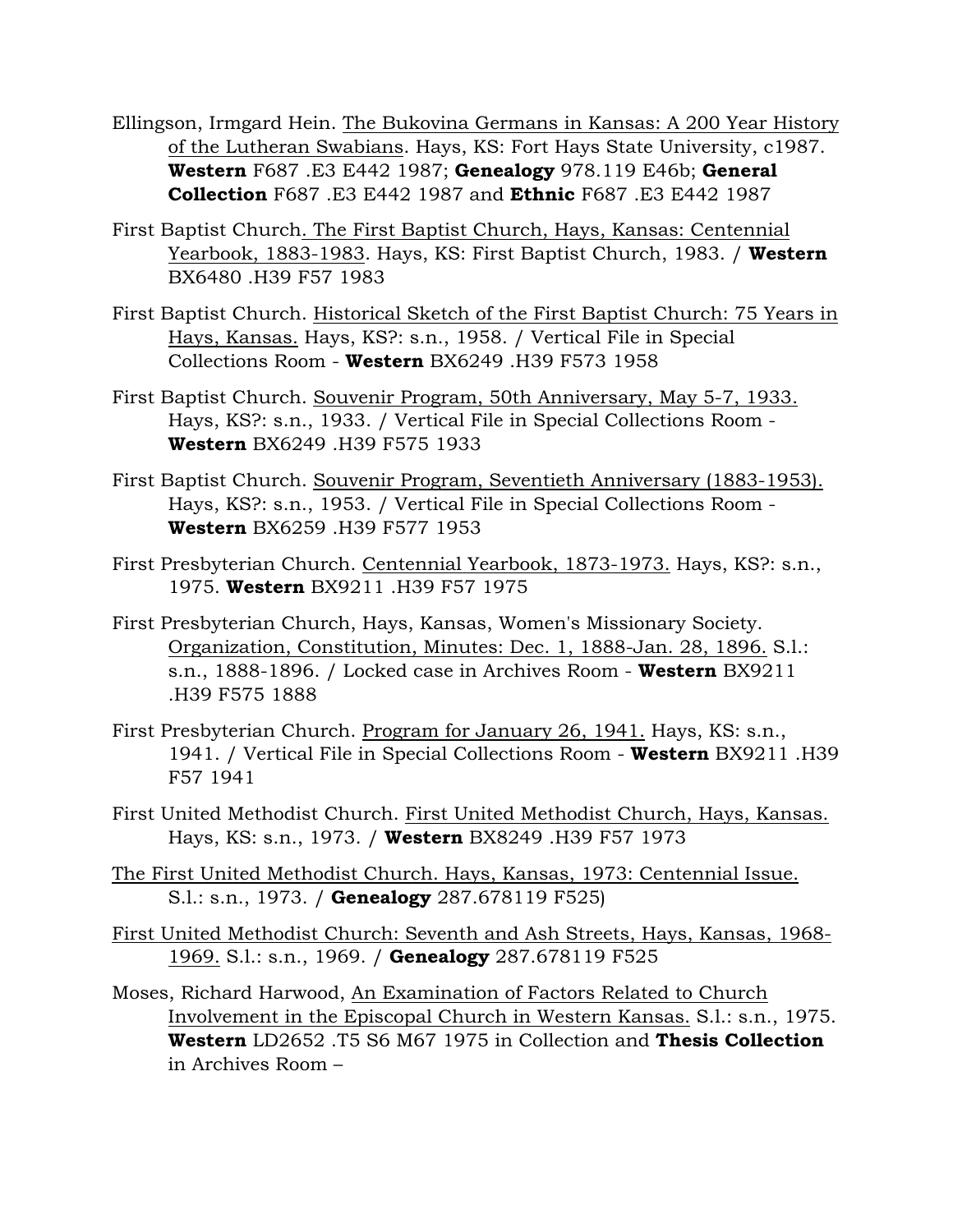- Pekari, Matthew. History of St. Catherine's Parish. Catherine. Kansas, 1876- 1942. Hays, KS: s.n., 1942. **Western** BX4603 .C37 P44 1942 and **Ethnic** BX4603 .C37 P44 1942
- St. John's Lutheran Church: Ellis, Kansas. 1895-1986. Ellis, KS: St. John's Lutheran Church, 1990. / **Genealogy** 284.178119 S143 1990
- Storm, Marlyn. The First Hundred Years: An Account of the Establishment and Development of Methodism in Hays. S.l.: s.n., 1973. / **Western** BX8249 .H39 F567 1973
- Stremel, Alex G. Religious and Educational Contributions of German-Russians to the Development of Rush and Ellis Counties. Kansas. S.l.: s.n., 1948. / **Thesis Collection** in Archives Room - W978.1 T S915r 1948; **Western** LD2652 .T5 H5 S77 1948; and **Ethnic** BX4601 .K36 S77 1948
- Wirtz, Amadea. Call to the Western Plains: the History of the Sisters of St. Agnes in Kansas. Hays, KS: Printcraft Printers, 1980. / **Western** BX4486.3 .W5 1980

# **City Directories**

Polk city directory. Hays, Kansas. Kansas City, Mo.: R.L. Polk & Co. / **General** F689 .H3 A18 – Holdings: 2006 to date; **Western** F689 .H3 A18 – Holdings: 1963-2005

# **County Records**

Langley, Eileen E. Naturalization Records: Ellis County. Kansas, District Court, Hays, Kansas. 1972-1906. S.l.: s.n., 1987 / **Genealogy** 929.378119 L283n 1987

# **Genealogical Information**

- Bannister, Shala Mills. Family Treasures: Videotaping Your Family History: A Guide for Preserving Your Family's Living History as an Heirloom for Future Generations. Hays, KS?: Clearfield Co., 1994. / **Genealogy** 929.1072 B219tf 1994 and **Western** CS14 .B36 1994
- Vincent, Clyde W. The History of the Werner Family: A Common Law Genealogy of the Progenitor-Jacob Werner. S.l.: s.n., n.d. / **Western** CS71 .W47 1976 / *Werner, Auracher and Gentzler family genealogies.*
- Vincent, Clyde W. The Vincent Family Genealogy: The Gardner Vincent Lineage: The Harvey B. Vincent Lineage. Hays, KS: Vincent, 1975. / **Western** CS71 .V56 1975 / *Vincent family genealogy.*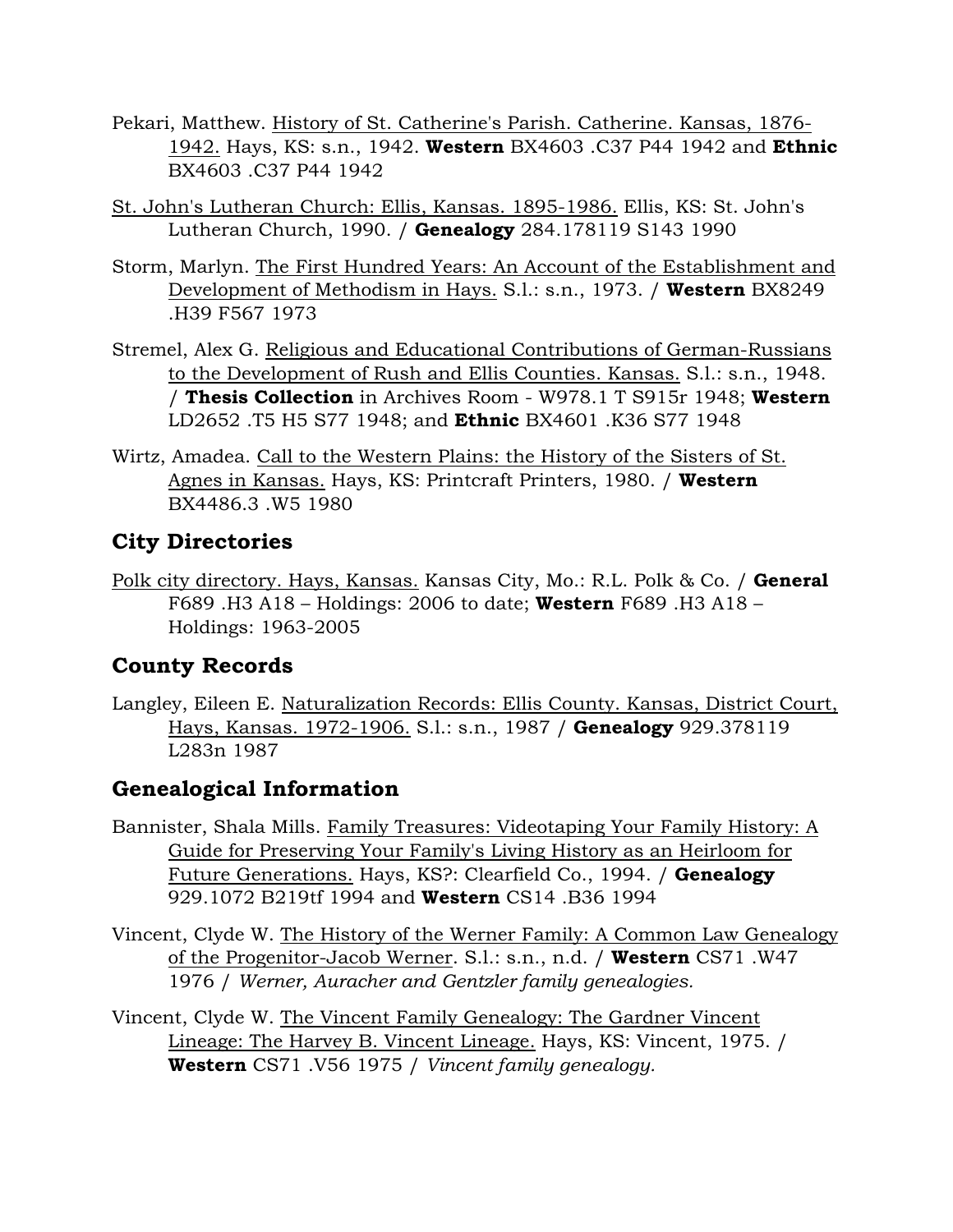- Vincent, Ida C. Flowing Waters: Lengel Family Genealogy. Hays, KS: Vincent, 1978. / **Genealogy** 929.2 V77If and **Western** CS71 .L484 1978 / *Lengel and Reber family genealogies.*
- Wiesner, Fred L. Genealogy of Jacob Wiesner Descendants. S.l.: s.n., 1978. / **Western** CS71 .W534 1978 and **Ethnic** CS71 .W812 1978 / *Wise and Wiesner family genealogies as well as information on the Russian Germans in Ellis County.*

## **Historical Information**

- Allen, Martin. A Brief Historical Sketch of Ellis County: Up to the Close of the Centennial Year. S.l.: s.n., n.d. / Locked case in Archives - **Western** F687 .E3 A45
- At Home in Ellis County, Kansas, 1867-1992. Hays, KS: History Book Committee, Ellis County Historical Society, 1991. /Locked case in Archives - **Western** F687 .E3 A87 1991; **Ethnic** F687 .E3 A87 1991
- Burkey, Blaine E. Ellis County Gold: The Emigrants' Guide and Diggers' Handbook to Ellis County History (1858-1909) Listing Personal Observations of Soldiers. Scouts, Indians, Track-Layers. Buffalo Hunters, Newspaper Correspondents, Land Gents, Settlers, and Other Early Visitors to Ellis County, as Well as Later Researches Made, During the Lengthened and Extensive Exploratory Expeditions, in the Gold Regions of the Early History of that Country... Hays City, KS: Thomas More Prep, 1979. / **Western** F687 .E3 B87 1979; **General** at F687 .E3 B87 1979; and **Ethnic** F687 .E3 B87 1979
- Campbell, Marc T. A History of Hadley Memorial Hospital and Rehabilitation Center. S.l.: s.n., 1962. / **Western** LD2652 .T5 H5 C36 1962
- Clarkson, Matthew. Diary of Matt Clarkson. S.l: s.n., n.d. / Vertical File in Special Collections Room - **Western** CT275 .C58 D5
- Clulo, James Ronan. Germans, Czechs and the Conflict of Nationalities: An Historiographical Essay. S.l.: s.n., 1982. /Locked case in Archives - **Western** LD2652 .T5 H5 C59 1982; **Ethnic** DB200.7 .C59 1982
- Cook, Fred C. Settlement and Economic Development in Early Hays City and Ellis County: 1867-1880. Hays, KS: Fort Hays Kansas State College, 1972. / Locked case in Archives - **Western** F687 .E3 C66 1972
- Dickey, Otis M. A History of the Fort Hays Kansas State College. S.l: s.n., 1942. **Thesis Collection** in Archives Room - W978.1 T D551h 1942 and **Western** LD2652 .T5 H5 D53 1942 c.2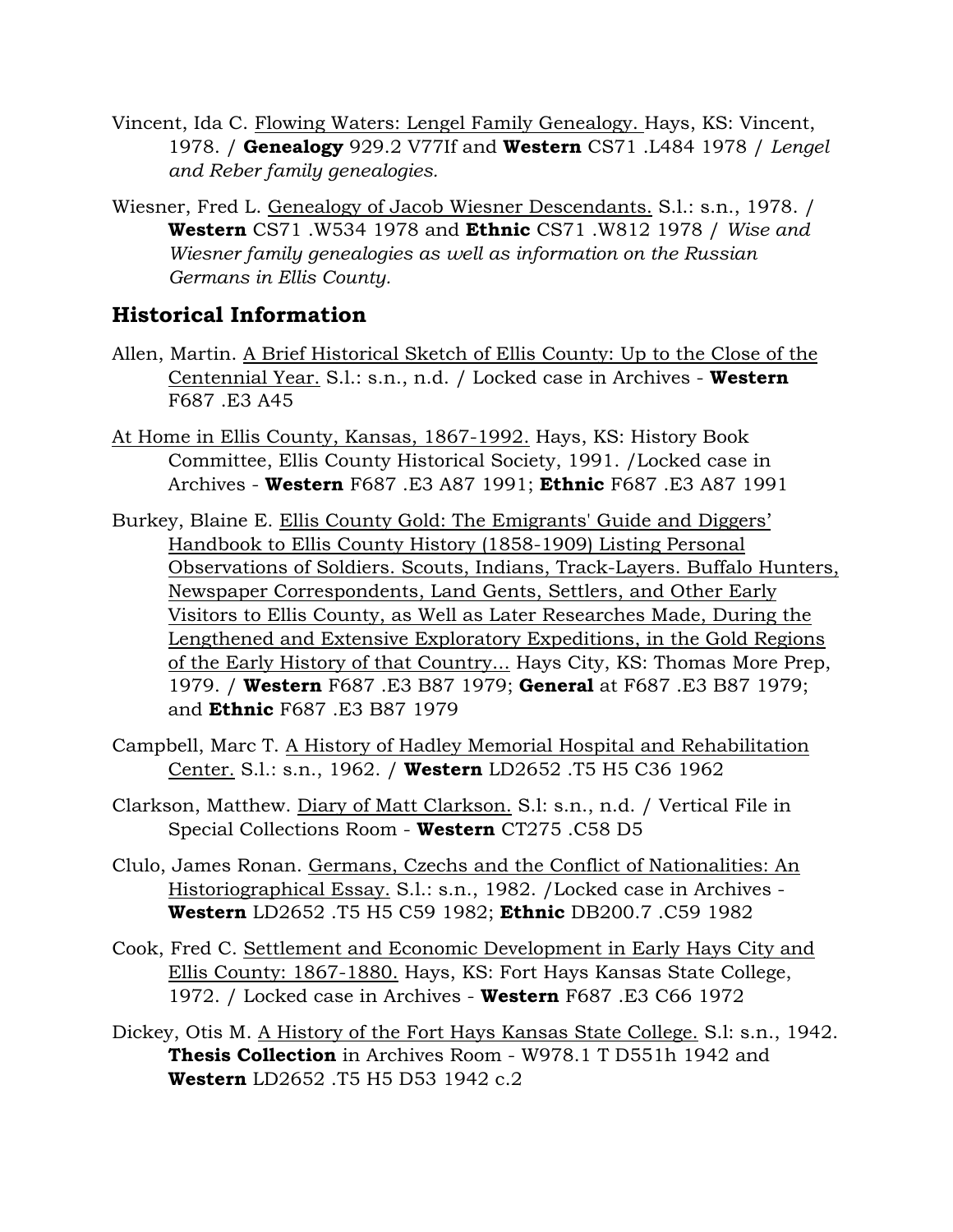- Drees, James D. Bloody Prairie: Ellis County's Wildest Years. 1865-1875. Hays, KS: Hays Daily News, 1996. / **Western** F687 .E3 D715 1996
- Drees, James D. Gunfighters of Ellis County. Hays, KS: Hays Daily News, 1992. / **Western** F687 .E3 D7153 1992
- Drees, James D. The Hays City Vigilante Period. 1868-1869. / **Thesis Collection** W97S.1 T D771H 1983 and **Western** LD2652 .T5 H5 D77 1983 c.2
- Dreiling, B.M. Golden Jubilee of the German-Russian Settlements of Ellis and Rush Counties, Kansas. August 31, September 1 and 2, 1926. Hays, KS: Ellis County News, 1926. / **General Collection** at F687 .E3 D72 1926 c.4; Locked case in Archives - **Western** F687 .E3 D72 1926 c.2; **Western** F687 .E3 D72 1926; **Western** F687 .E3 D72 1926 c.3; **Western** F687 .E3 D72 1926 c.5; **Genealogy** 978.1 D77g; and **Ethnic** F687 .E3 D72 1926
- Ellingson, Irmgard Hein. The Bukovina Germans in Kansas: A 200 Year History of the Lutheran Swabians. Hays, KS: Fort Hays State University, 1987. / **Western** F687 .E3 E442 1987 c.2; **Western** F687 .E3 E442 1987 c.3; **Genealogy** 978.119 E46b; **General Collection** at F687 .E3 E442 1987; **Ethnic** F687 .E3 E442 1987
- Ellis County Old Settlers' Association. Historical and Biographical Sketches. Hays, KS: Old Settlers' Association of Ellis County, Kansas, n.d. / Locked case in Archives - **Western** F687 .E3 E54
- Emporia Kansas State College. The Heritage of Kansas. Special Issue; The Volga Germans. Emporia, KS: Emporia Kansas State College, 1976. Locked case in Archives - **Western** E184 .R85 E46 1976 and **Ethnic** E184 .R85 E46 1976
- First Baptist Church, Hays, Kansas. Souvenir Program. 50th Anniversary. May 5-7, 1933. Hays, KS?: s.n., 1933. / Vertical File in Special Collections Room - **Western** BX6249 .H39 F575 1933
- First Baptist Church, Hays, Kansas. Souvenir Program, Seventieth Anniversary (1883-1953). Hays, KS?: s.n., 1953. / Vertical File in Special Collections Room - **Western** BX6249 .H39 F577 1953
- First Baptist Church, Hays, Kansas. The First Baptist Church. Hays, Kansas: Centennial Yearbook, 1883-1983. Hays, KS: First Baptist Church, 1983. **Western** BX6480 .H39 F57 1983
- First Baptist Church. Historical Sketch of the First Baptist Church: 75 Years in Hays, Kansas. Hays, KS?: s.n., 1958. / Vertical File in Special Collections Room - **Western** BX6249 .H39 F573 1958